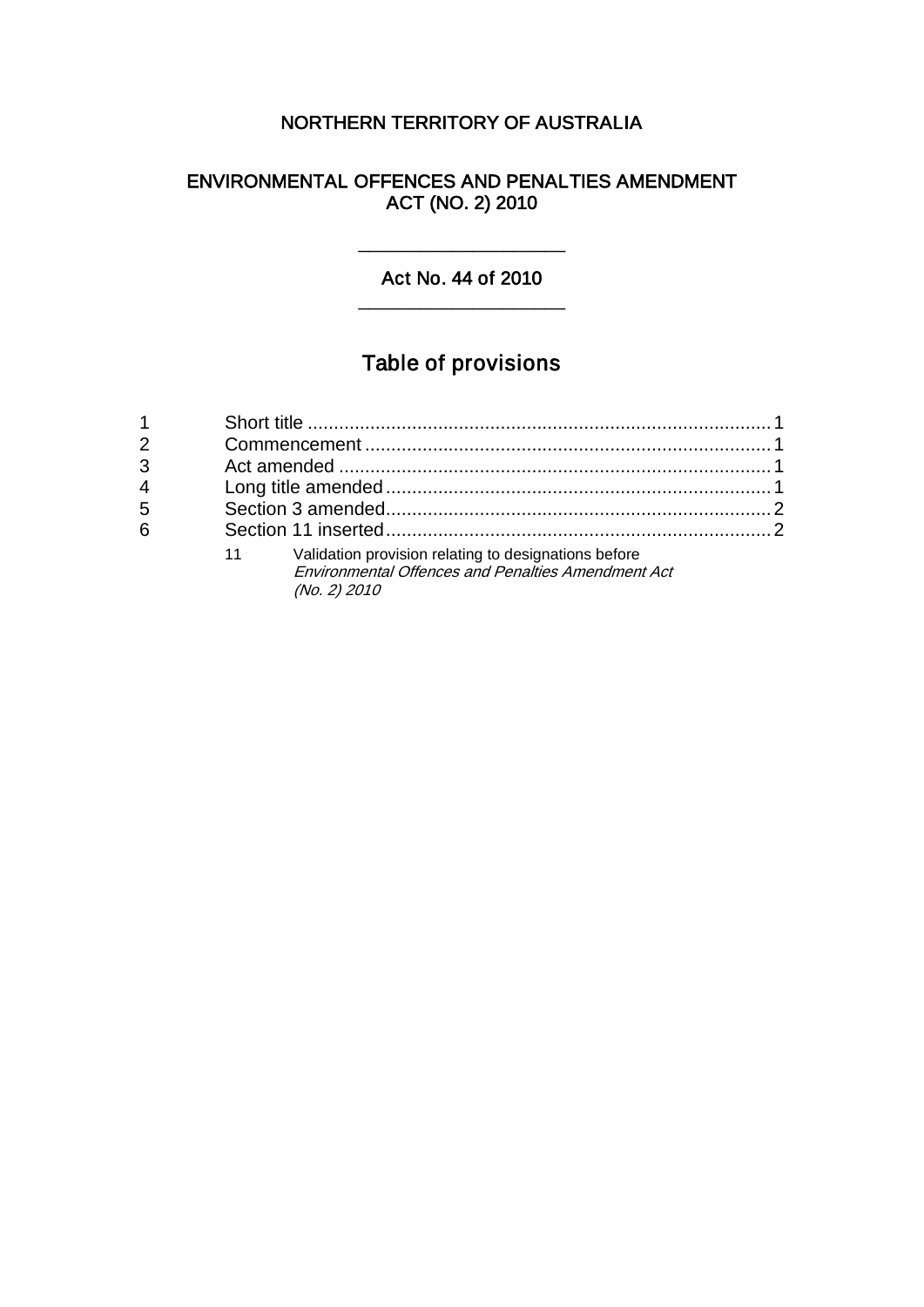

# NORTHERN TERRITORY OF AUSTRALIA \_\_\_\_\_\_\_\_\_\_\_\_\_\_\_\_\_\_\_\_

# Act No. 44 of 2010 \_\_\_\_\_\_\_\_\_\_\_\_\_\_\_\_\_\_\_\_

An Act to amend the *Environmental Offences and Penalties Act* 

[Assented to 13 December 2010] [Second reading 21 October 2010]

# The Legislative Assembly of the Northern Territory enacts as follows:

#### 1 Short title

This Act may be cited as the *Environmental Offences and Penalties* Amendment Act (No. 2) 2010.

#### 2 Commencement

This Act commences on the day fixed by the Administrator by Gazette notice.

## 3 Act amended

This Act amends the Environmental Offences and Penalties Act.

#### 4 Long title amended

Long title

omit

## relating to the protection of the environment

insert

under prescribed Acts